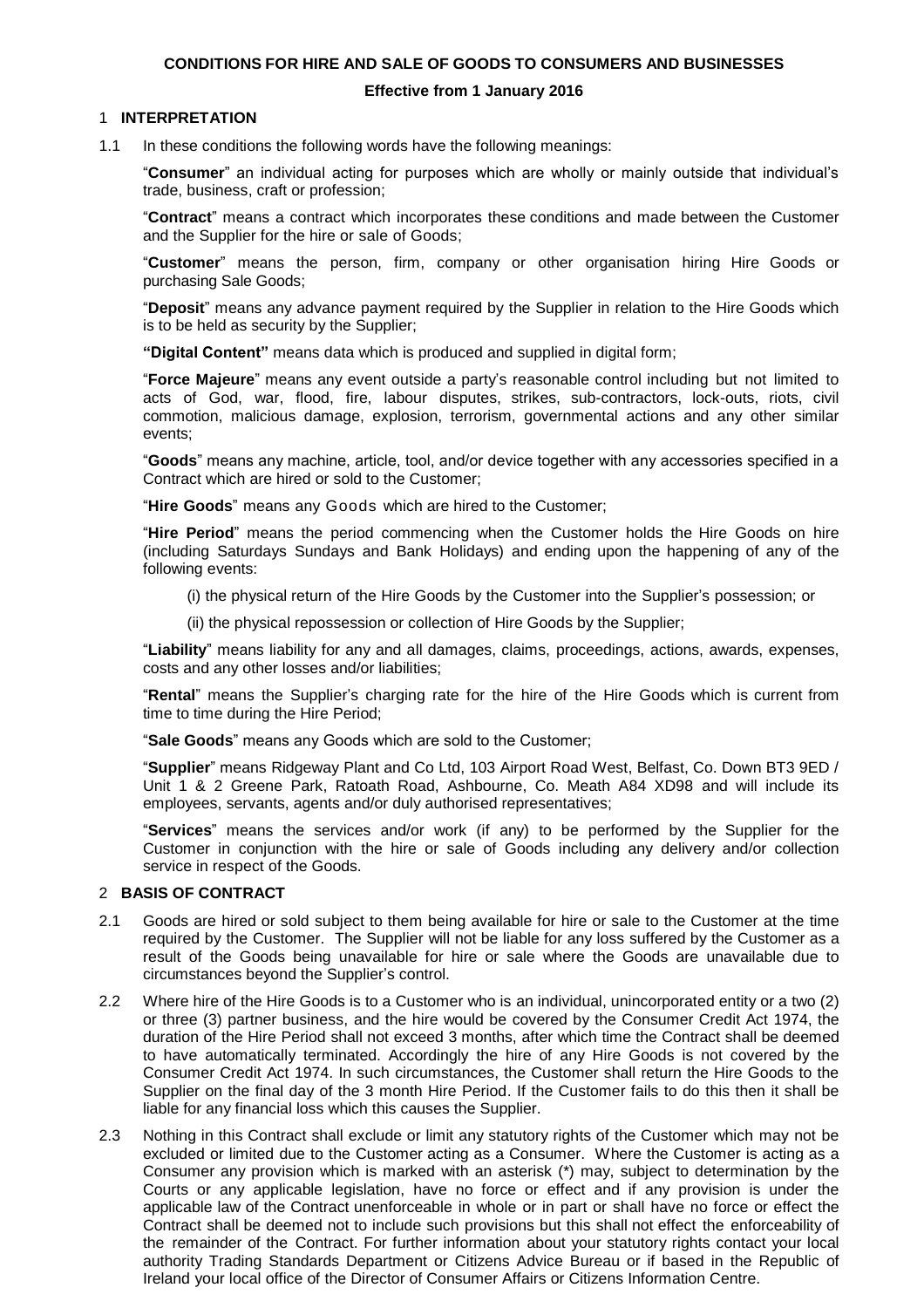## 3 **FAULTY GOODS, DIGITAL CONTENT AND/OR SERVICES**

- 3.1 Where the Customer deals as a Consumer, the Supplier is under a legal duty to supply Goods, Digital Content and Services that are in conformity with the contract between the parties. In such circumstances, the Customer has legal rights in relation to Goods and Digital Content that are, for example, faulty or not as described and in relation to Services that are, for example, not carried out with reasonable skill and care, or if the materials used to carry out the Services are faulty or not as described.
- 3.2 Advice about Customers' legal rights where they deal as a Consumer is available from their local Citizens' Advice Bureau or Trading Standards office. Nothing in these conditions will affect these legal rights.

## 4 **PAYMENT**

- 4.1 The amount of any Deposit, Rental, monies for Sale Goods and/or charges for any Services shall be as quoted to the Customer or otherwise as shown in the Supplier's current price list from time to time. Where a Deposit is required for the Hire Goods it must be paid in advance of the Customer hiring the Hire Goods. The Supplier may also require an initial payment on account of the Rental in advance of the Customer hiring the Hire Goods.
- <span id="page-1-0"></span>4.2 The Customer shall pay the Deposit, Rental, charges for any Services, monies for any Sale Goods and/or any other sums payable under the Contract to the Supplier at the time and in the manner agreed. The Supplier's prices are, unless otherwise stated, exclusive of any applicable VAT for which the Customer shall additionally be liable.
- 4.3 Payment by the Customer on time under the Contract is an essential condition of the Contract. Payment shall not be deemed to be made until the Supplier has received either cash or cleared funds in respect of the full amount outstanding.
- <span id="page-1-1"></span>4.4 **\***If the Customer fails to make any payment in full on the due date the Supplier may charge the Customer interest (both before and after judgment/decree) on the amount unpaid at the rate implied by law under the Late Payment of Commercial Debts (Interest) Act 1998 (where applicable) or at the rate of 4% above the base rate from time to time of the Supplier's bank whichever is higher.
- <span id="page-1-2"></span>4.5 **\***The Customer shall pay all sums due to the Supplier under this Contract without any set-off, deduction, counterclaim and/or any other withholding of monies.
- 4.6 The Supplier may set a reasonable credit limit for the Customer. The Supplier reserves the right to terminate or suspend the Contract for hire of the Hire Goods and/or the provision of Services if allowing it to continue would result in the Customer exceeding its credit limit or the credit limit is already exceeded.
- 4.7 The Supplier reserves the right to store the Customer's credit card details on its password protected customer account system and further reserves the right to use such details against future Rentals made by the Customer.

#### 5 **RISK, OWNERSHIP AND INSURANCE**

- 5.1 Risk in the Goods will pass immediately to the Customer when they leave the physical possession or control of the Supplier.
- 5.2 Risk in the Hire Goods will not pass back to the Supplier from the Customer until the Hire Goods are back in the physical possession of the Supplier. This shall apply even if the Supplier has agreed to cease charging the Rental.
- 5.3 Ownership of the Hire Goods remains at all times with the Supplier. The Customer has no right, title or interest in the Hire Goods except that they are hired to the Customer. Ownership of any Sale Goods remains with the Supplier until all monies payable to the Supplier by the Customer for the Sale Goods have been paid in full.
- 5.4 Until ownership in the Sale Goods passes to the Customer, the Customer shall:-
	- 5.4.1 hold the Sale Goods on a fiduciary basis as the Supplier's bailee;
	- 5.4.2 maintain the Sale Goods in satisfactory condition; and
	- 5.4.3 keep the Sale Goods insured against all risks for their full price from the time they leave the physical possession or control of the Supplier.
- 5.5 The Customer must not deal with the ownership or any interest in the Hire Goods. This includes but is not limited to selling, assigning, mortgaging, pledging, charging, securing, hiring, withholding,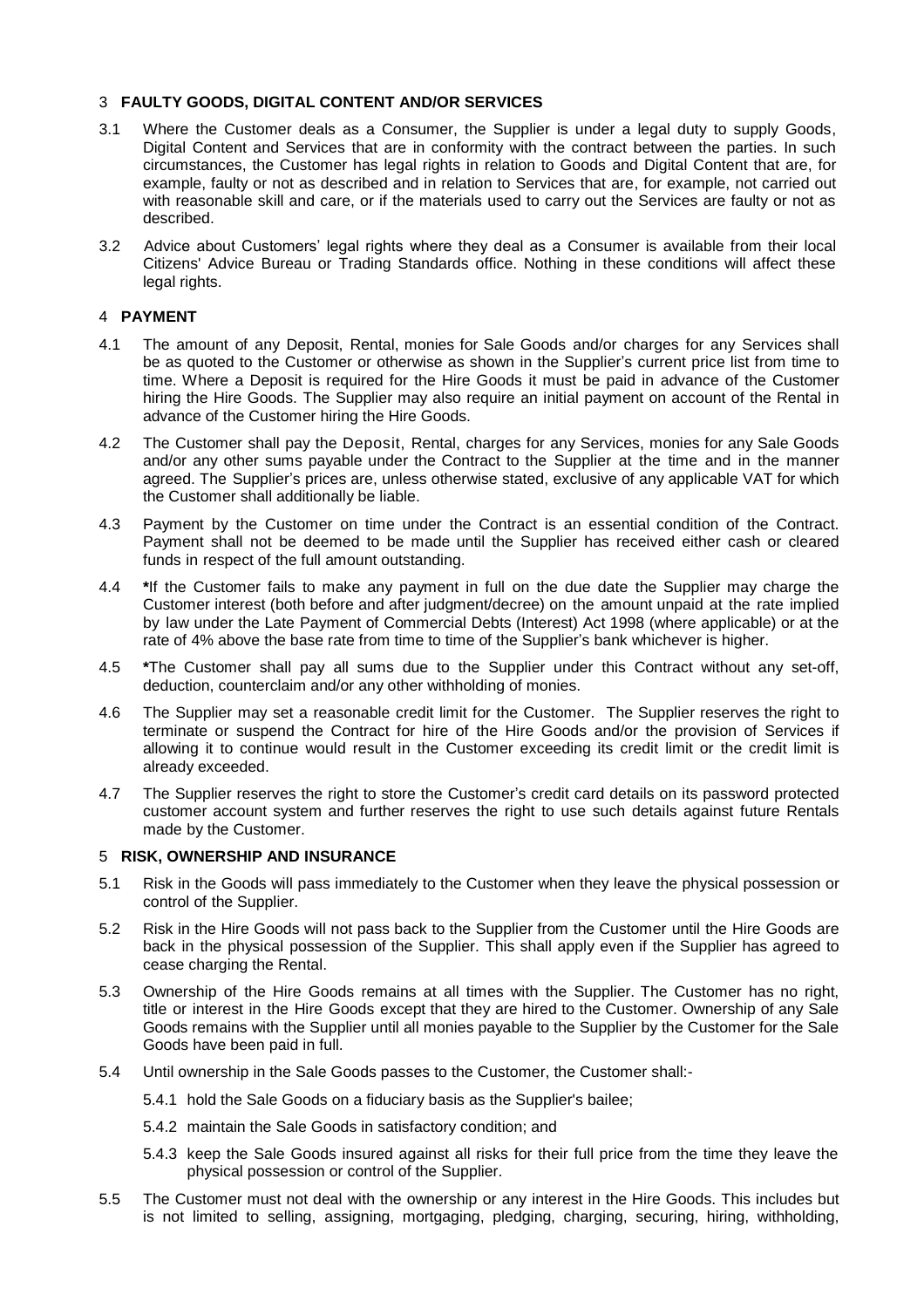exerting any right to withhold, disposing of and/or lending. However the Customer may re-hire the Hire Goods to a third party with the prior written consent of the Supplier.

5.6 The Supplier may provide reasonably priced insurance in respect of the Hire Goods at an additional cost to the Rental. Alternatively the Supplier may require the Customer to insure the Hire Goods for such reasonable risks as the Supplier may specify and any proceeds of any such insurance shall be paid to the Supplier on demand. The Customer must not compromise any claim in respect of the Hire Goods and/or any associated insurance without the Supplier's written consent.

## 6 **DELIVERY, COLLECTION AND SERVICES**

- 6.1 It is the responsibility of the Customer to collect the Goods from the Supplier, and, in the case of Hire Goods, return them to the Supplier at the end of the Hire Period. If the Supplier agrees to deliver Goods to and/or collect the Hire Goods from the Customer it will do so at its standard delivery cost and such delivery and/or collection will form part of the Services.
- 6.2 If the Supplier agrees to collect the Hire Goods from the Customer at the end of the Hire Period the Customer must give the Supplier reasonable notice which shall include at least three (3) working days' notice from the end of the Hire Period. The Customer shall remain responsible and liable for any loss, damage or theft to the Hire Goods until the Hire Goods are collected by the Supplier unless the Supplier fails to collect the Hire Goods within 5 working days of the Customer notifying the Supplier that the Hire Goods are ready for collection whereupon the Supplier shall be liable for any loss, damage or theft thereafter.
- 6.3 Where the Supplier provides Services the persons performing the Services are servants of the Customer and once the Customer instructs such person they are under the direction and control of the Customer. The Customer shall be solely responsible for any instruction, guidance and/or advice given by the Customer to any such person and for any damage which occurs as a result of such persons following the Customer's instructions, guidance and/or advice except to the extent that the persons performing the Services are found to be negligent by a court with jurisdiction to make such finding pursuant to clause [14.8.](#page-6-0)
- 6.4 The Customer will allow and/or procure sufficient access to and from the relevant site and procure sufficient unloading space, facilities, equipment and access to utilities for the Supplier's employees, sub- contractors and/or agents to allow them to carry out the Services. The Customer will ensure that the site where the Services are to be performed is, where necessary, cleared and prepared before the Services are due to commence.
- 6.5 If any Services are delayed, postponed and/or are cancelled due to the Customer failing to comply with its obligations the Customer will be liable to pay the Supplier's additional standard charges from time to time for such delay, postponement and/or cancellation except where the Customer is acting as a Consumer and the delay is due to a Force Majeure event.

#### <span id="page-2-0"></span>7 **CARE OF HIRE GOODS**

- 7.1 The Customer shall:
	- 7.1.1 not remove any labels from and/or interfere with the Hire Goods, their working mechanisms or any other parts of them and shall take reasonable care of the Hire Goods and only use them for their proper purpose in a safe and correct manner in accordance with any operating and/or safety instructions provided or supplied to the Customer;
	- 7.1.2 notify the Supplier immediately after any breakdown, loss and/or damage to the Hire Goods;
	- 7.1.3 take adequate and proper measures to protect the Hire Goods from theft, damage and/or other risks;
	- 7.1.4 notify the Supplier of any change of its address and upon the Supplier's request provide details of the location of the Hire Goods;
	- 7.1.5 permit the Supplier at all reasonable times and upon reasonable notice to inspect the Hire Goods including procuring access to any property where the Hire Goods are situated;
	- 7.1.6 keep the Hire Goods at all times in its possession and control and not to remove the Hire Goods from the country where the Customer is located and/or the country where the Supplier is located without the prior written consent of the Supplier;
	- 7.1.7 be responsible for the conduct and cost of any testing, examinations and/or checks in relation to the Hire Goods required by any legislation, best practice and/or operating instructions except to the extent that the Supplier has agreed to provide them as part of any Services;
	- 7.1.8 not do or omit to do anything which the Customer has been notified will or may be deemed to invalidate any policy of insurance related to the Hire Goods;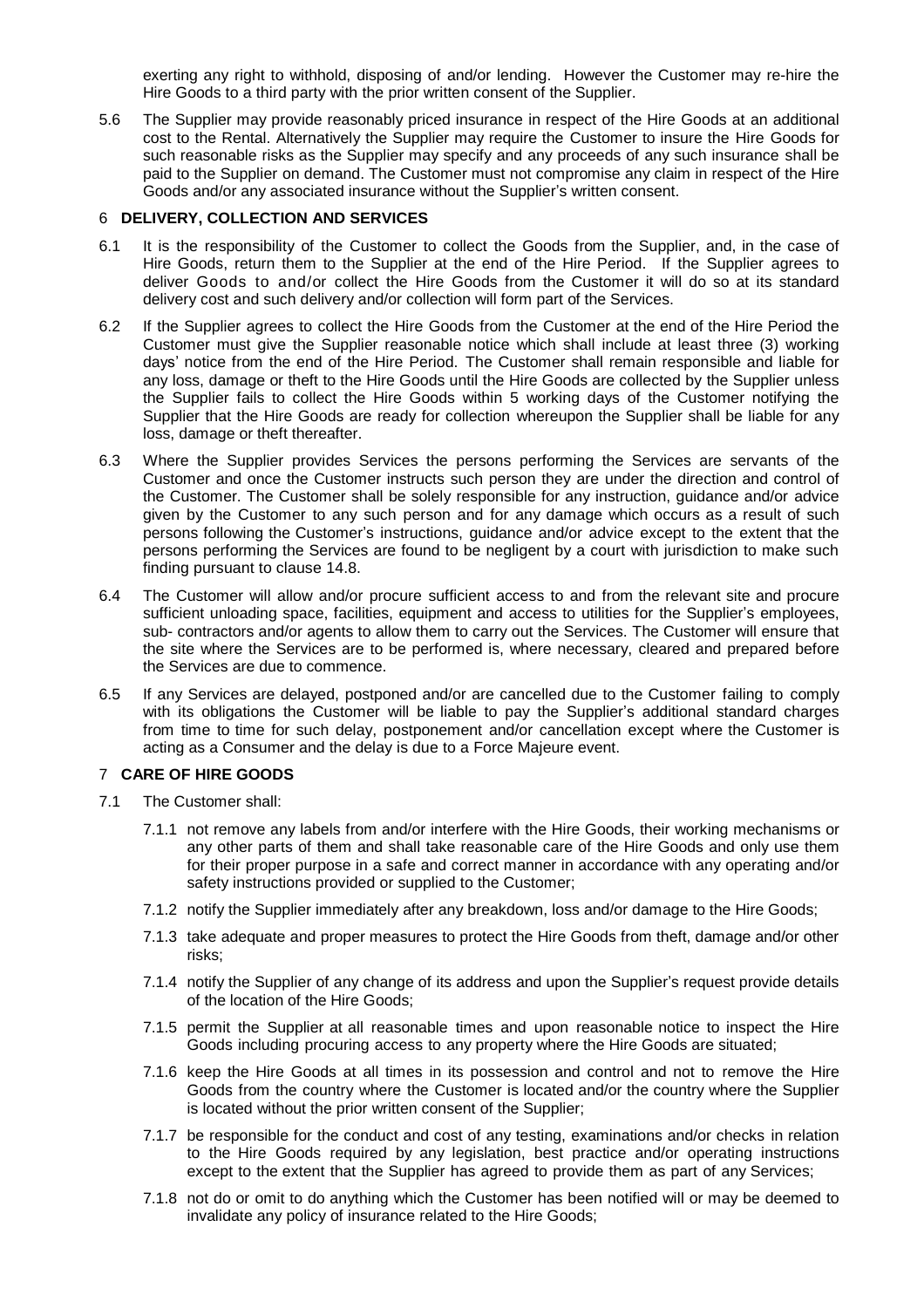- 7.1.9 not continue to use Hire Goods where they have been damaged and will notify the Supplier immediately if the Hire Goods are involved in an accident resulting in damage to the Hire Goods, other property and/or injury to any person; and
- 7.1.10where the Hire Goods require fuel, oil and/or electricity ensure that the proper type and/or voltage is used and that, where appropriate, the Hire Goods are properly installed by a qualified and competent person.
- 7.1.11ensure that any employees, agents or contractors that operate the Hire Goods are, if applicable, adequately and sufficiently qualified and trained to operate the Hire Goods in accordance with all current and applicable legislation.
- 7.2 The Hire Goods must be returned by the Customer in good working order and condition (fair wear and tear excepted) and in a clean condition together with all insurance policies, licences, registration and other documents relating to the Hire Goods.

## <span id="page-3-4"></span>8 **BREAKDOWN**

- 8.1 Allowance may be made in relation to the Rental to the Customer for any non-use of the Hire Goods due to breakdown caused by the development of an inherent fault and/or fair wear and tear on condition that the Customer informs the Supplier as soon as practicable of the breakdown and the Supplier is unable to repair or replace the Hire Goods within a reasonable time.
- 8.2 The Customer shall be responsible for all expenses, loss (including loss of Rental) and/or damage suffered by the Supplier arising from any breakdown of the Hire Goods due to the Customer's negligence, misdirection and/or misuse of the Hire Goods.
- 8.3 The Supplier will at its own cost carry out all routine maintenance and repairs to the Hire Goods during the Hire Period and all repairs which are required due to fair wear and tear and/or an inherent fault in the Hire Goods. The Customer will be responsible for the cost of all repairs necessary to Hire Goods during the Hire Period which arise otherwise than as a result of fair wear and tear, an inherent fault and/or the negligence of the Supplier while carrying out routine maintenance and/or repairs.
- 8.4 The Customer must not repair or attempt to repair the Hire Goods unless authorised to do so in writing by the Supplier.

## 9 **LOSS OR DAMAGE TO THE HIRE GOODS**

- <span id="page-3-5"></span>9.1 If the Hire Goods are returned in damaged, unclean and/or defective state except where due to fair wear and tear and/or an inherent fault in the Hire Goods, the Customer shall be liable to pay the Supplier for the cost of any repair and/or cleaning required to return the Hire Goods to a condition fit for re-hire and to pay the Rental, in accordance with the provisions of clause 8.3, until such repairs and/or cleaning have been completed.
- <span id="page-3-1"></span>9.2 In respect of any Hire Goods which are lost, stolen or damaged beyond economic repair during the Hire Period the Customer will:-
	- 9.2.1 pay to the Supplier the new replacement cost for any Hire Goods less than twelve (12) months old from first registration; and/or
	- 9.2.2 reimburse the Supplier for any loss or costs suffered or incurred by the Supplier for any Hire Goods more than twelve (12) months old from first registration, less the amount paid to the Supplier under any policy of insurance and/or Deposit in respect of the Hire Goods.
- <span id="page-3-0"></span>9.3 The Customer shall remain liable to pay the Rental for the Hire Goods up to and including the date it notifies the Supplier that the Hire Goods have been lost, stolen and/or damaged beyond economic repair.
- 9.4 In addition to the obligation in clause [9.3](#page-3-0) to pay the Rental, from the date the Customer notifies the Supplier that the Hire Goods have been lost, stolen and/or damaged beyond economic repair until the date the Customer makes a payment to the Supplier for the replacement of the Hire Goods in accordance with clause [9.2](#page-3-1) ("**Lost Rental Period**"), the Customer shall pay, as a genuine pre-estimate of lost rental profit, a sum as liquidated damages being equal to two thirds of the Rental that would have applied for such Hire Goods during the Lost Rental Period. The Supplier shall use its reasonable commercial endeavours to purchase replacements for such Hire Goods as quickly as possible once it has received payment from the Customer under clause [9.2](#page-3-1) above.

## <span id="page-3-2"></span>10 **STATUTORY CANCELLATION RIGHT FOR CONSUMERS**

<span id="page-3-3"></span>10.1 The provisions of this clause [10](#page-3-2) only apply to Customers who are a Consumer for the purpose of any hire or purchase from the Supplier.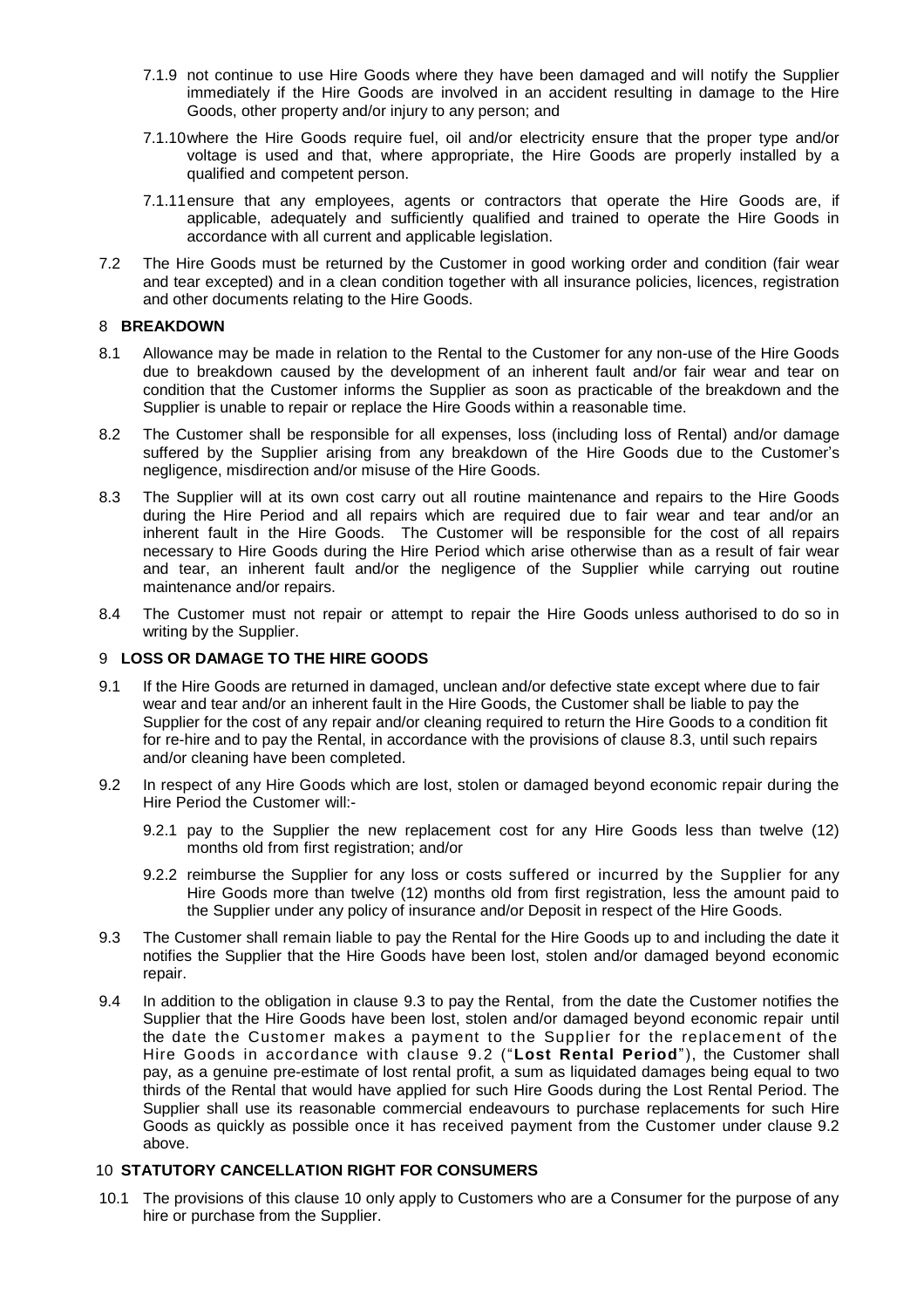- 10.2 Subject to clauses [10.4](#page-4-0) and 10.5, in the case of all Contracts for Sale Goods and those Contracts for Hire Goods where the Hire Period does not have a fixed duration, the Customer shall, in accordance with its rights under the Consumer Contracts (Information, Cancellation and Additional Charges) Regulations 2013, have the right to cancel the Contract without incurring any charge or Liability within 14 days of the day following the date on which the Goods come into the physical possession of the Customer.
- 10.3 Where a Customer exercises its right to cancel under clause [10.1](#page-3-3) and has made payments in advance for Goods and/or Services that have not been provided to it, then the Supplier will refund these amounts to the Customer:
	- 10.3.1within 14 days of receipt of the Goods which have been returned by the Customer; or
	- 10.3.2(if earlier) within 14 days after the day the Customer provides evidence that they have returned the Goods; or
	- 10.3.3if no Goods have been provided by the Supplier, 14 days after the day on which the Supplier is informed of the Customer's decision to cancel the Contract.
- <span id="page-4-0"></span>10.4 Where the Customer deals as a Consumer and requests in writing that the Supplier begins provision of the Services within the cancellation period set out in clause [10.1,](#page-3-3) then the Customer's right to cancel the Contract without incurring any charge or Liability will expire once the Supplier has completed the provision of the Services. If the Customer cancels the Contract once the Supplier has begun to provide the Services it shall be liable for all costs reasonably incurred by the Supplier in providing the Services up to the point the Supplier is informed of the Customer's decision to cancel the Contract.
- 10.5 Where the Contract is with a Consumer and:
	- 10.5.1is for the supply of accommodation, transport of goods, vehicle rental services, catering or services related to leisure activities; and
	- 10.5.2provides for a specific date or period of performance,

the Consumer will not have a right to cancel the Contract without incurring any charge or Liability to the Supplier.

10.6 Where a Customer cancels the Contract under this clause 10, it shall return any Goods which the Supplier has provided to it at its own cost, unless otherwise expressly agreed in writing.

## <span id="page-4-2"></span>11 **TERMINATION BY NOTICE**

- 11.1 If the Hire Period has a fixed duration, then subject to the provisions of clause [12](#page-4-1) neither the Customer nor the Supplier shall be entitled to terminate the Contract before the expiry of that fixed period unless agreed with the other party.
- 11.2 If the Hire Period does not have a fixed duration either of the Customer or the Supplier is entitled to terminate the Contract upon giving to the other party any agreed period of notice.
- 11.3 If no period of notice has been agreed or specified the Customer may terminate the Hire Period by the physical return of the Hire Goods to the Supplier.
- 11.4 If no period of notice has been agreed or specified either party shall be entitled to terminate the hire of the Hire Goods by giving not less than 14 days' notice to the other.
- 11.5 The rights set out in this clause [11](#page-4-2) are in addition to any rights the Customer may have under clause [10](#page-3-2) (and any other legal rights).

# <span id="page-4-1"></span>12 **DEFAULT**

- <span id="page-4-3"></span>12.1 If the Customer:-
	- 12.1.1fails to make any payment to the Supplier when due without just cause;
	- 12.1.2breaches the terms of the Contract and, where the breach is capable of remedy, has not remedied the breach within 14 days of receiving notice requiring the breach to be remedied;
	- 12.1.3persistently breaches the terms of the Contract;
	- 12.1.4provides incomplete, materially inaccurate or misleading facts and/or information in connection with the Contract;
	- 12.1.5pledges, charges or creates any form of security over any Hire Goods or proposes to compound with its creditors, creates a trust deed for its creditors, applies for an interim moratorium in respect of claims and/or proceedings, any distress/diligence, execution or other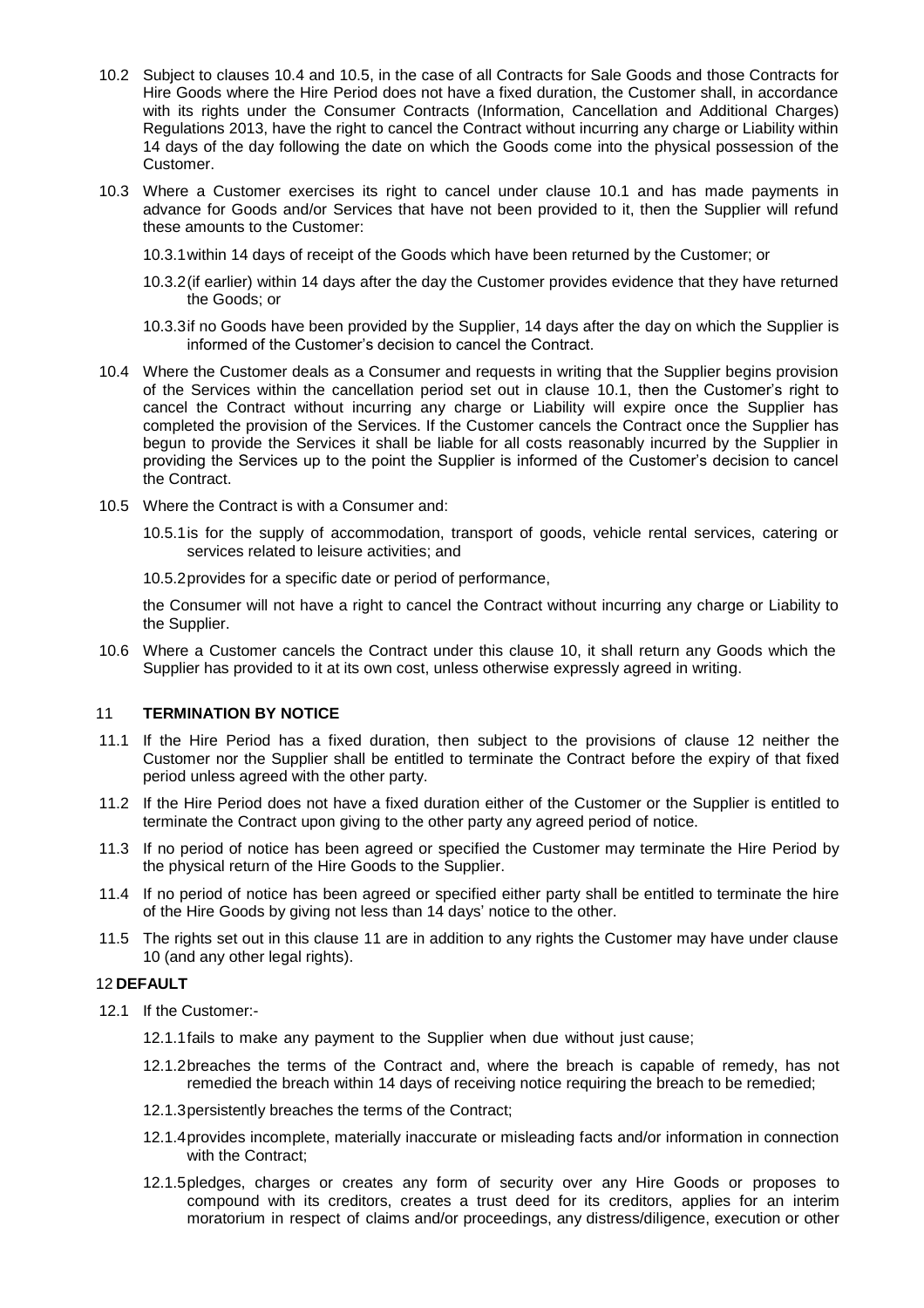legal process is levied on any property of the Customer, has a bankruptcy petition/petition for sequestration presented against it or the Customer takes or suffers any similar action in any jurisdiction;

- 12.1.6being a company, ceases or threatens to cease to carry on business, enters into voluntary or compulsory liquidation, has a receiver, administrator or administrative receiver or in the Republic of Ireland an examiner appointed over all or any of its assets, any attachment order/arrestment is made against the Customer, any distress/diligence, execution or other legal process is levied on any property of the Customer or the Customer takes or suffers any similar action in any jurisdiction;
- 12.1.7appears to the Supplier (acting reasonably) due to the Customer's credit rating to be financially incapable of meeting its obligations under the Contract; and/or
- 12.1.8appears to the Supplier (acting reasonably) to be about to suffer any of the above events; then the Supplier shall have the right, without prejudice to any other remedies, to exercise any or all of the rights set out in clause [12.2b](#page-5-0)elow.
- <span id="page-5-0"></span>12.2 If any of the events set out in clause [12.1](#page-4-3) above occurs in relation to the Customer then:-
	- 12.2.1except where the Customer is acting as a Consumer the Supplier may enter, without prior notice, any premises of the Customer (or premises of third parties with their consent) where Goods owned by the Supplier may be and repossess any Goods;
	- 12.2.2the Supplier may withhold the performance of any Services and cease any Services in progress under this and/or any other Contract with the Customer;
	- 12.2.3the Supplier may immediately cancel, terminate and/or suspend without Liability to the Customer the Contract and/or any other contract with the Customer; and/or
	- 12.2.4**\***all monies owed by the Customer to the Supplier shall immediately become due and payable.
- 12.3 Any repossession of the Goods shall not affect the Supplier's right to recover from the Customer any monies due under the Contract and/or any damages in respect of any breach which occurred prior to repossession of the Goods.
- 12.4 Upon termination of the Contract the Customer shall immediately:-
	- 12.4.1return the Goods to the Supplier or, as requested by the Supplier, make the Goods available for collection by the Supplier or its authorised representatives (the Customer granting or procuring for the Supplier or its authorised representative the right to enter the site without trespass) ; and
	- 12.4.2pay to the Supplier all arrears for Rentals, Charges for any Services, monies for any Sale Goods and/or any other sums payable under the Contract including, but not limited to, the cost of returning the Goods.

#### 13 **LIMITATIONS OF LIABILITY**

- 13.1 **\***All warranties, representations, terms, conditions and duties implied by law relating to fitness, quality and/or adequacy are excluded to the fullest extent permitted by law.
- 13.2 **\***If the Supplier is found to be liable in respect of any loss or damage to the Customer's property the extent of the Supplier's Liability will be limited to the retail cost of replacement of the damaged property.
- 13.3 Any defective Goods must be returned to the Supplier for inspection if requested by the Supplier before the Supplier will have any Liability for defective Goods.
- 13.4 **\***The Supplier shall have no Liability to the Customer if, without just cause, any monies due in respect of the Goods and/or the Services have not been paid in full by the due date for payment.
- 13.5 The Supplier shall have no Liability for additional damage, loss, liability, claims, costs or expenses caused or contributed to by the Customer's continued use of defective Goods and/or Services after a defect has become apparent or suspected or should reasonably have become apparent to the Customer.
- 13.6 The Customer shall give the Supplier a reasonable opportunity to remedy any matter for which the Supplier is liable before the Customer incurs any costs and/or expenses in remedying the matter itself. If the Customer does not do so the Supplier shall have no Liability to the Customer.
- 13.7 **\***The Supplier shall have no Liability to the Customer to the extent that the Customer is covered by any policy of insurance arranged as a result of the Contract and the Customer shall ensure that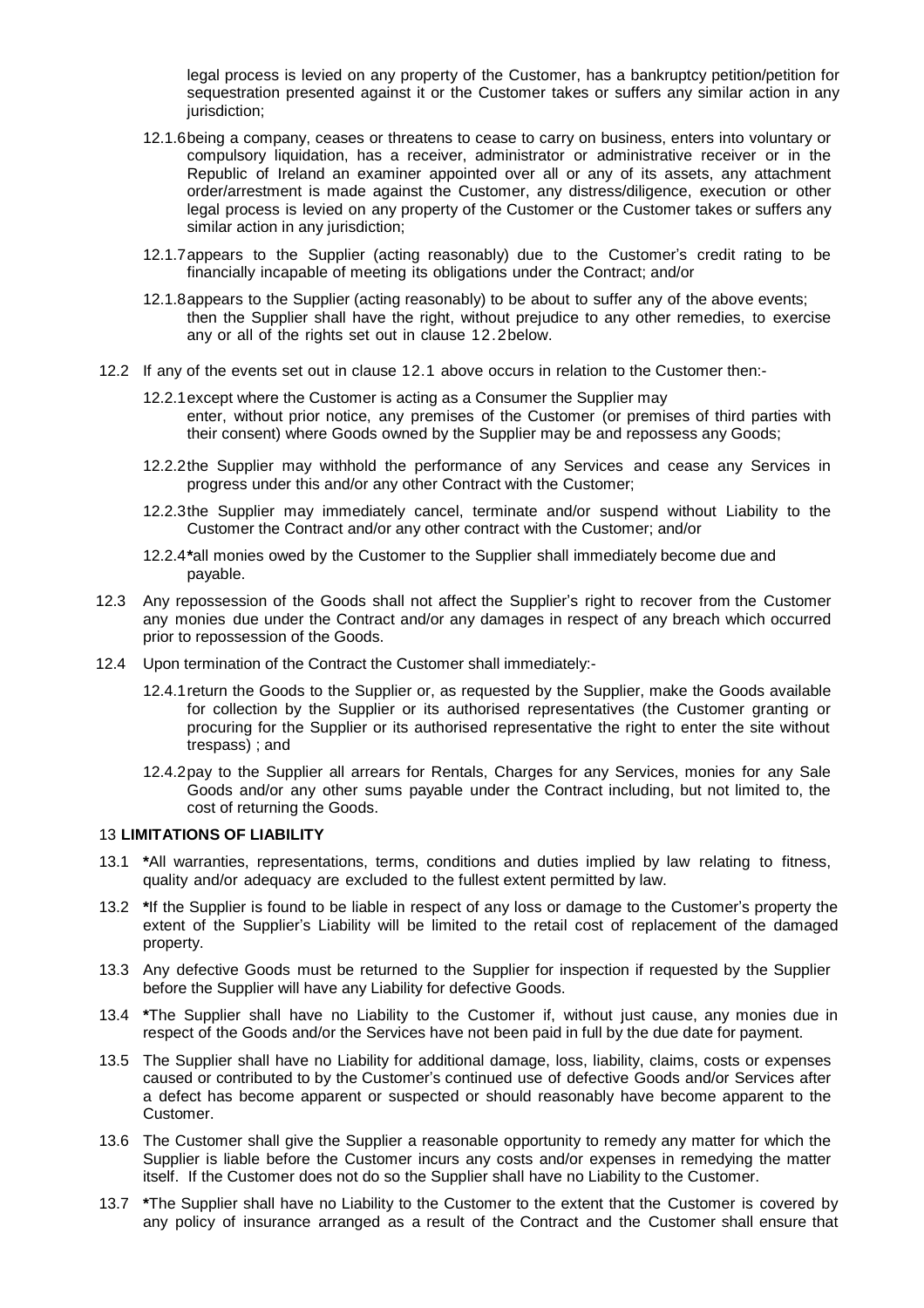the Customer's insurers waive any and all rights of subrogation they may have against the Supplier.

- 13.8 The Supplier shall have no Liability to the Customer for any of the following losses (whether direct or indirect):-
	- 13.8.1\*consequential losses (including loss of profits and/or damage to goodwill);

13.8.2economic and/or other similar losses;

13.8.3special damages and indirect losses; and/or

13.8.4business interruption, loss of business, contracts and/or opportunity.

- <span id="page-6-1"></span>13.9 **\***The Supplier's total Liability to the Customer under and/or arising in relation to any Contract shall not exceed 5 times the amount of the Rental or monies payable for Sale Goods, in addition to charges for Services (if any) under that Contract or the sum of £1,000 (or Euro equivalent) whichever is the higher. To the extent that any Liability of the Supplier to the Customer would be met by any insurance of the Supplier then the Liability of the Supplier shall be extended to the extent that such Liability is met by such insurance.
- 13.10 Each of the limitations and/or exclusions in this Contract shall be deemed to be repeated and apply as a separate provision for each of:-
	- 13.10.1 Liability for breach of contract;
	- 13.10.2 **\***Liability in tort/delict (including negligence); and

13.10.3 **\***Liability for breach of statutory and/or common law duty;

except clause [13.9](#page-6-1) above which shall apply once only in respect of all the said types of Liability.

13.11 Nothing in this Contract shall exclude or limit the Liability of the Supplier for fraud, death or personal injury due to the Supplier's negligence, nor exclude or limit any other type of Liability which it is not permitted to exclude or limit as a matter of law.

## 14 **GENERAL**

- 14.1 Upon termination of the Contract the provisions of clauses [4.2,](#page-1-0) [4.4,](#page-1-1) [4.5,](#page-1-2) [7,](#page-2-0) [8,](#page-3-4) [9.1,](#page-3-5) [9.3](#page-3-0) and shall continue in full force and effect.
- 14.2 Each hire of an item of Hire Goods shall form a distinct Contract which shall be separate to any other Contract relating to other Hire Goods.
- 14.3 The Customer shall be liable for the acts and/or omissions of its employees, agents, servants and/or subcontractors as though they were its own acts and/or omissions under this Contract.
- 14.4 When dealing as a Consumer, if the Customer has any questions or complaints it may contact the Supplier by telephoning its customer service team on +44 (0) 28 90454599 / +353 (01) 802 7173 or by e-mail it at [info@ridgeway-online.com.](mailto:info@ridgeway-online.com)
- 14.5 **\***The Customer agrees to indemnify and keep indemnified the Supplier against any and all losses, lost profits, damages, claims, costs (including legal costs on a full indemnity basis), actions and any other losses and/or liabilities suffered by the Supplier and arising from or due to any breach of contract, any tortious/delictual act and/or omission and/or any breach of statutory duty by the Customer.
- 14.6 **\***No waiver by the Supplier of any breach of this Contract shall be considered as a waiver of any subsequent breach of the same provision or any other provision. If any provision is held by any competent authority to be unenforceable in whole or in part the validity of the other provisions of this Contract and the remainder of the affected provision shall be unaffected and shall remain in full force and effect.
- 14.7 The Supplier shall have no Liability to the Customer for any delay and/or non-performance of a Contract to the extent that such delay is due to any Force Majeure events. If the Supplier is affected by any such event then time for performance shall be extended for a period equal to the period that such event or events delayed such performance.
- <span id="page-6-0"></span>14.8 All third party rights are excluded and no third parties shall have any rights to enforce the Contract by virtue of the Contracts (Rights of Third Parties) Act 1999. This shall not apply to any finance company with whom the Supplier has an outstanding finance agreement relating to the Hire Goods. Such finance company shall, subject to the Supplier's consent, have the right to enforce this Contract as if they were the Supplier.
- 14.9 This Contract is governed by and interpreted in accordance with the law of the country where the Supplier is located and that country will have exclusive jurisdiction in relation to this Contract.